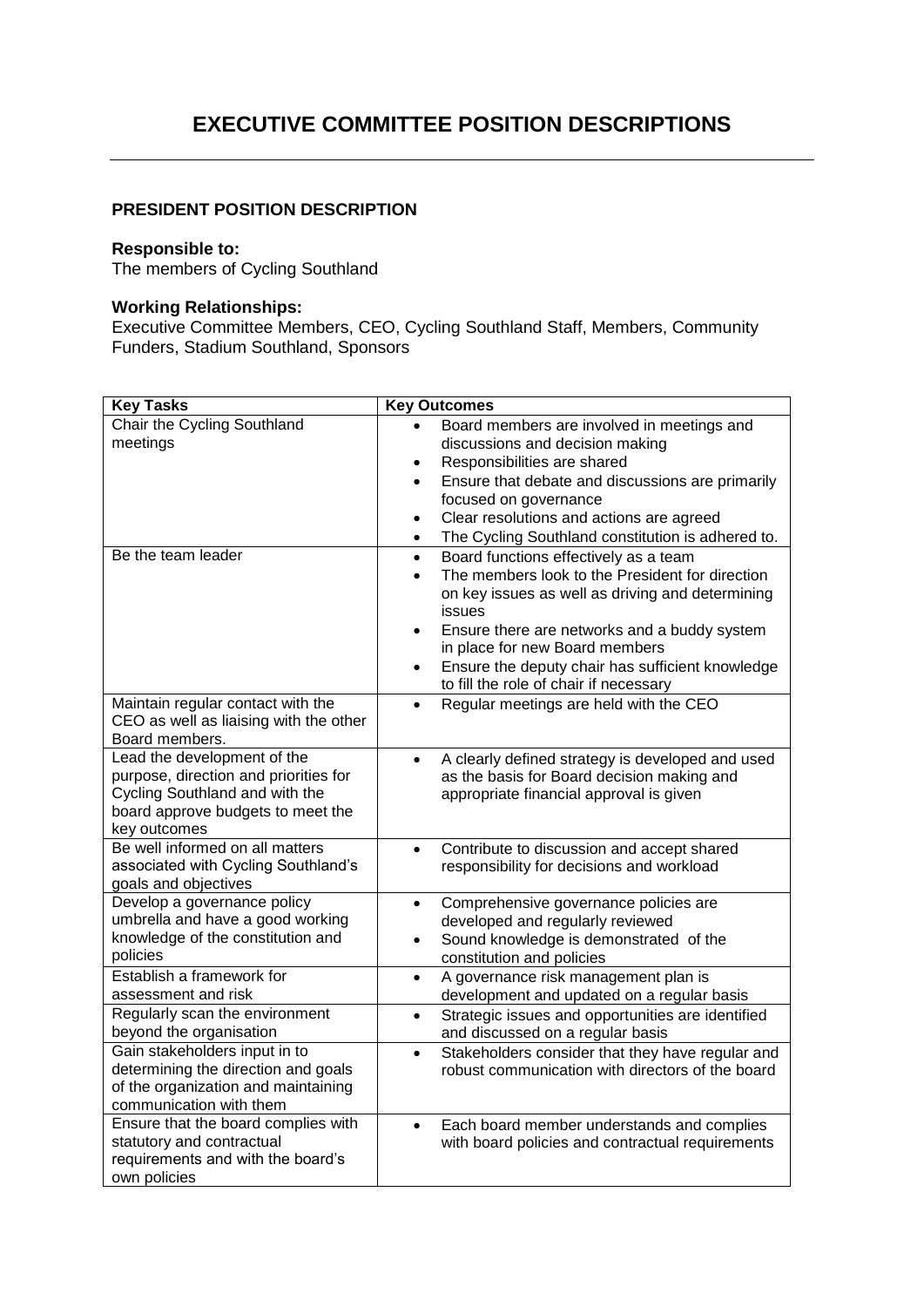| Set standards and evaluate the                          | The board of directors is evaluated individually |
|---------------------------------------------------------|--------------------------------------------------|
| board's own performance                                 | and as a group on an annual basis                |
| Ensure that there is appropriate<br>succession planning |                                                  |
| Appoint, support, evaluate and                          | Appoint the review panel for the CEO annual      |
| reward the CEO                                          | performance review                               |
| Prepare for meetings adequately and                     | Board members are well prepared for meetings     |
| ensure familiarity with all circulated                  | and are able to form an opinion and contribute   |
| material and/or reports                                 | fully to the discussion.                         |
| Support agreed board decisions and                      | Board decisions are not undermined and integrity |
| maintain appropriate confidentiality                    | of Cycling Southland is maintained               |

# **Key Competencies**

| <b>Strategic Ability</b>       | Accurate anticipation of future consequences and trends<br>$\bullet$                      |
|--------------------------------|-------------------------------------------------------------------------------------------|
|                                | Board knowledge and perspective                                                           |
|                                | Future oriented<br>$\bullet$                                                              |
|                                | Communicates credible scenarios and possibilities<br>$\bullet$                            |
|                                | Creates competitive and innovative strategies and plans<br>$\bullet$                      |
| <b>Business Acumen</b>         | Knowledge of current and possible business policies,<br>$\bullet$                         |
|                                | practices, trends and information.                                                        |
|                                | Understands the management environment<br>$\bullet$                                       |
|                                | Appreciates legal and fiduciary responsibilities<br>$\bullet$                             |
| Planning                       | Can set goals, objectives and measures<br>$\bullet$                                       |
|                                | Knowledgeable about scoping assignments and projects<br>$\bullet$                         |
|                                | Clearly assigns responsibility for tasks and decisions<br>$\bullet$                       |
|                                | Monitors results: focuses on the 'what' not the 'how'.<br>$\bullet$                       |
| Governing though               | Practices, processes and procedures which enable<br>$\bullet$                             |
| systems and processes          | management to manage                                                                      |
|                                | Restraint in imposing own practices and ideas<br>$\bullet$                                |
|                                | Effectively acquires information from multiple sources<br>$\bullet$                       |
| Integrity and Trust            | Is widely trusted and seen as a direct and open person<br>$\bullet$                       |
|                                | Can deal with conflict, ambiguity and information in an<br>$\bullet$                      |
|                                | appropriate and positive manner                                                           |
|                                | Acts in all settings in a way which is befitting of appointment<br>$\bullet$              |
| Stakeholder focus              | Recognises the diversity and range of stakeholders<br>$\bullet$                           |
|                                | Establishes and maintains effective relationships<br>$\bullet$                            |
|                                | Talks and acts with stakeholders in mind<br>$\bullet$                                     |
|                                | Is dedicated to meeting the expectations and requirements of<br>$\bullet$<br>stakeholders |
|                                | Ensures valid information is used in decisions to do with<br>$\bullet$                    |
|                                | stakeholders                                                                              |
| Leading Vision and             | Creates and communicates a compelling purpose for the<br>$\bullet$                        |
| Purpose                        | organization                                                                              |
|                                | Sees possibilities beyond the current items<br>٠                                          |
|                                | Creates milestones and symbols to engage support for the<br>$\bullet$                     |
|                                | vision                                                                                    |
| <b>Quality Decision Making</b> | Makes decisions in a timely manner, sometimes under tight<br>$\bullet$                    |
|                                | deadlines and pressures                                                                   |
|                                | Understands what information is required in order to make                                 |
|                                | decisions                                                                                 |
|                                | Can achieve consensus                                                                     |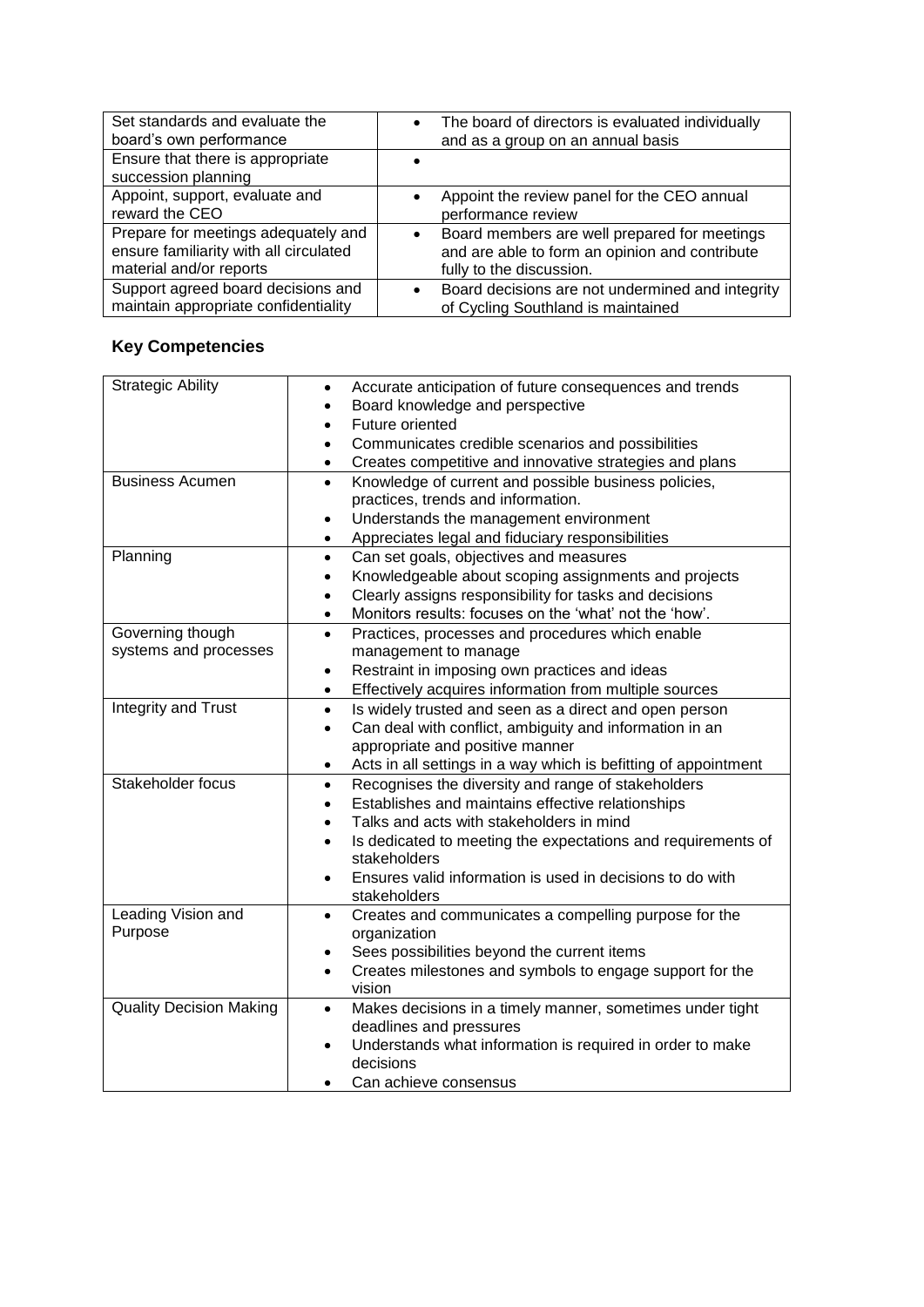## **EXECUTIVE COMMITTEE MEMBER POSITION DESCRIPTION**

#### **Responsible to:**

The Cycling Southland Executive Committee, the President and the members of Cycling Southland.

## **Working Relationships:**

Executive Committee Members, President, CEO, Cycling Southland Staff, Cycling **Community** 

| <b>Key Tasks</b>                                                                                                                                 | <b>Key Outcomes</b>                                                                                                                                                        |
|--------------------------------------------------------------------------------------------------------------------------------------------------|----------------------------------------------------------------------------------------------------------------------------------------------------------------------------|
| Assist with the development of the<br>purpose, direction and priorities for<br>Cycling Southland and approve<br>budgets to meet the key outcomes | A clearly defined strategy is developed and used<br>as the basis for Board decision making and<br>appropriate financial approval is given                                  |
| Be well informed on all matters<br>associated with Cycling Southland's<br>goals and objectives                                                   | Contribute to discussion and accept shared<br>$\bullet$<br>responsibility for decisions and workload                                                                       |
| Develop a governance policy<br>umbrella and have a good working<br>knowledge of the constitution and<br>policies                                 | Comprehensive governance policies are<br>$\bullet$<br>developed and regularly reviewed<br>Sound knowledge is demonstrated of the<br>$\bullet$<br>constitution and policies |
| Establish a framework for<br>assessment and risk                                                                                                 | A governance risk management plan is<br>٠<br>development and updated on a regular basis                                                                                    |
| Regularly scan the environment<br>beyond the organization                                                                                        | Strategic issues and opportunities are identified<br>$\bullet$<br>and discussed on a regular basis                                                                         |
| Gain stakeholders input in to<br>determining the direction and goals<br>of the organization and maintaining<br>communication with them           | Stakeholders consider that they have regular and<br>$\bullet$<br>robust communication with directors of the board                                                          |
| Ensure that the board complies with<br>statutory and contractual<br>requirements and with the boards<br>own policies                             | Each board member understands and complies<br>$\bullet$<br>with board policies and contractual requirements                                                                |
| Set standards and evaluate the<br>board's own performance                                                                                        | The board of directors is evaluated individually<br>$\bullet$<br>and as a group on an annual basis                                                                         |
| Ensure that there is appropriate<br>succession planning                                                                                          | $\bullet$                                                                                                                                                                  |
| Appoint, support, evaluate and<br>reward the CEO                                                                                                 | Appoint the review panel for the CEO annual<br>$\bullet$<br>performance review                                                                                             |
| Prepare for meetings adequately and<br>ensure familiarity with all circulated<br>material and/or reports                                         | Board members are well prepared for meetings<br>$\bullet$<br>and are able to form an opinion and contribute<br>fully to the discussion.                                    |
| Support agreed board decisions and<br>maintain appropriate confidentiality                                                                       | Board decisions are not undermined and integrity<br>$\bullet$<br>of the Cycling Southland is maintained                                                                    |

# **Key Competencies**

| <b>Strategic Ability</b> | Accurate anticipation of future consequences and trends<br>$\bullet$ |
|--------------------------|----------------------------------------------------------------------|
|                          | Board knowledge and perspective<br>٠                                 |
|                          | Future oriented                                                      |
|                          | Communicates credible scenarios and possibilities<br>$\bullet$       |
|                          | Creates competitive and innovative strategies and plans<br>$\bullet$ |
| <b>Business Acumen</b>   | Knowledge of current and possible business policies,<br>$\bullet$    |
|                          | practices, trends and information.                                   |
|                          | Understands the management environment                               |